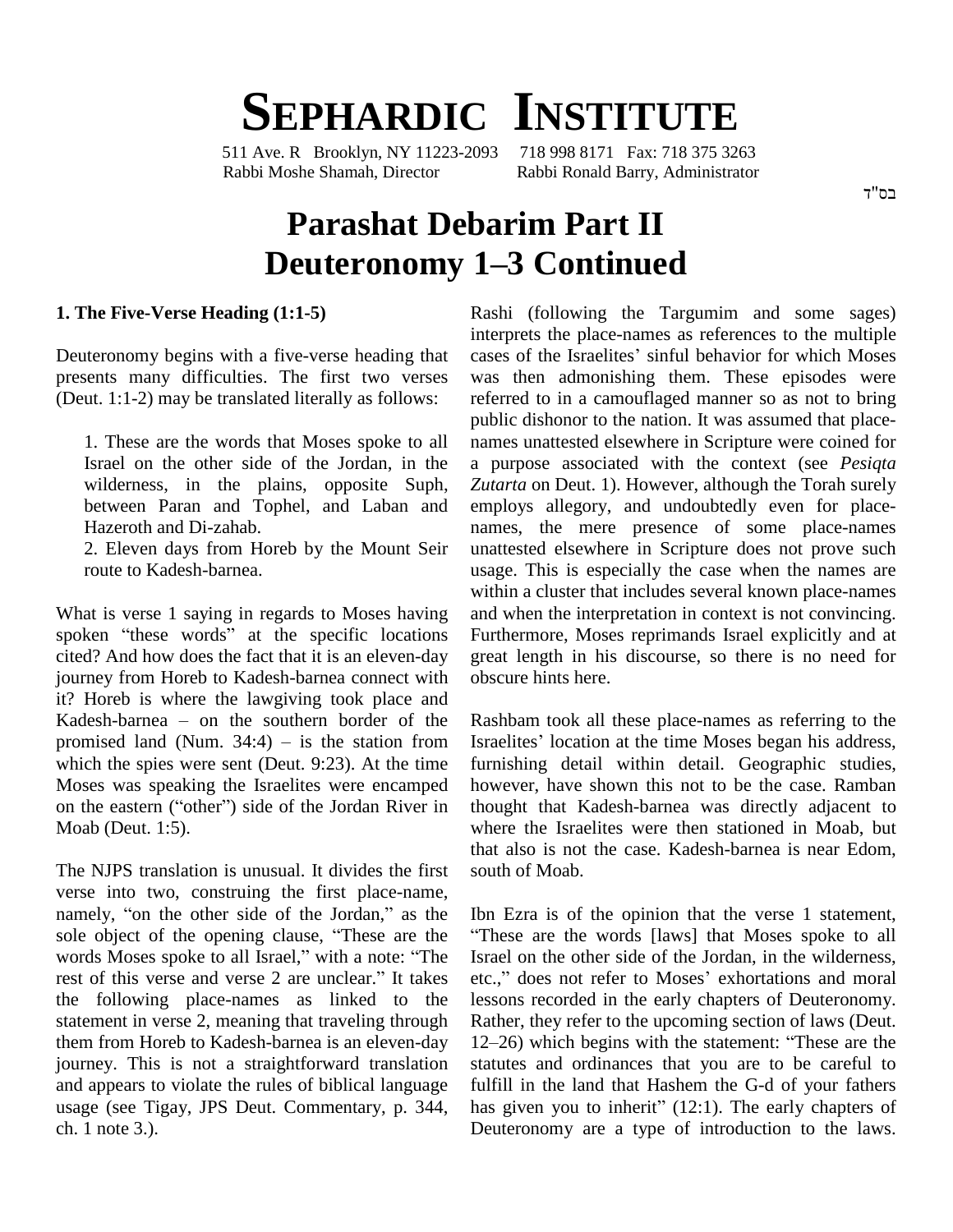Deuteronomy's opening verse informs us that Moses had previously taught these laws to the Israelites in the places mentioned in the verse.

The second verse informs us, according to Ibn Ezra, that it was during the eleven days of traveling from Horeb (Sinai) to Kadesh-barnea, from whence the spies were sent, that he had taught these laws. After the decree associated with the spies, G-d did not provide any further instruction to Israel for the duration of the thirty-eight years that the nation remained in the wilderness. The statement in verse 3, that on the first day of the eleventh month of the accordance with all that Hashem had instructed him [to transmit] to them," means that he now taught what Hashem had instructed him to transmit many years before. He is now presenting those teachings for the first time to the new generation.

In the Numbers narratives the journey from Sinai to Kadesh-barnea in point of fact took more than eleven days. Two days were spent gathering quail (Num. 11:32) and seven days waiting for Miriam (12:15), not to consider the time the Israelites spent Moses taught G-dí<sup>s</sup> laws only when Israel was in complaining. According to Ibn Ezra, however, st<br>Moses taught G-d's laws only when Israel was in S<br>G-d's good graces.

This is a problematic interpretation. Is it likely that Moses desisted from teaching G-d's laws during the thirty-eight years? A hiatus concerning new prophecy is one thing, but it is hard to imagine that Moses related to the people, especially the new generation, in such an aloof manner. On the contrary, it is logical to assume that one of the reasons G-d chose the form of punishment He did was so that the new generation might be raised in a different manner than was the previous one. The is a was so that the new generation might be raised in a<br>different manner than was the previous one. The<br>new generation would mature under Moses' longterm nurturing and guidance from early on.

Furthermore, is it likely that the eleven days of travel, here treated distinctly from the more than eleven months that Israel had just before dwelled at Sinai, were the occasion for transmitting laws not taught at Sinai? There is not a hint of this in the relevant narrative sections. And did not the many generation? Finally, it surely is not *peshat* to explain that the verse 1 phrase "these are the words that Moses" generation? Finally, it surely is not *peshat* to explain that<br>the verse 1 phrase "these are the words that Moses<br>spoke" does not also refer to the words he spoke in the verse 1 phrase "these are the words that Moses<br>spoke" does not also refer to the words he spoke in<br>chapters 1–11, which are the foundation of the G-d-Israel covenant.

fortieth year Moses spoke to the Israelites "in Israelites' lack of trust in G-d, it has taken all these years Sforno views verse 1 as informing us of the many places and times Moses spoke to the Israelites during the previous thirty-eight years. Verse 2 comprises the pithy essence of the message he delivered on those occasions. It was a bitter refrain of chastisement pointing out that from the site of the lawgiving to the promised land was merely an eleven-day journey but because of the from the site of the lawgiving to the promised land was<br>merely an eleven-day journey but because of the<br>Israelites' lack of trust in G-d, it has taken all these years to accomplish. Continuing this line of thought, S. D. Luzatto adds that the following verses might be saying that on this occasion, after defeating Sihon and Og, and the Israelites believed that entry to the land was imminent, Moses was able to be more explicit. The implication is that previously he had to convey his message in a subtle and oblique manner so that his audience would not be repulsed by repetition of the same basic sardonic message.

> The fact that verse 1 includes Hazeroth, an encamping station before the sin of the spies, is not a problem for The fact that verse 1 includes Hazeroth, an encamping<br>station before the sin of the spies, is not a problem for<br>Sforno's explanation. Since there was a seven-day delay station before the sin of the spies, is not a problem for<br>Sforno's explanation. Since there was a seven-day delay<br>there because of Miriam's transgression, Moses' supposed chastisement of verse 2 would have referred to it also.

In any event, the statement in verse 1 surely appears to be citing the various places at which Moses spoke to Israel, but the Sforno-Luzzato explanation and the connection to verse 2 is not convincing.

Sinaitic laws that were taught before the Israelites more than eleven days, saying, in essence, "What a began to travel also require presentation to the new shame!" With the appropriate tone and accentuation the The most natural interpretation of verse 2, utilizing an element of Sforno's interpretation, appears to be that it is a lament the Torah interposed in the narrative flow with a parenthetical-type statement, not necessarily representing a remark made by Moses. After verse 1, which alludes to Israel's having been in the wilderness a lengthy period of time, and before verse 3, which introduces the goings-on at the present moment in the fortieth year, the narrative itself provides a sorrowful comment on the reality. Its meaning is that the journey from Horeb to the entrance-point of the promised land<br>took an unnecessarily long time; it need not have been<br>more than eleven days, saying, in essence, "What a took an unnecessarily long time; it need not have been<br>more than eleven days, saying, in essence, "What a<br>shame!" With the appropriate tone and accentuation the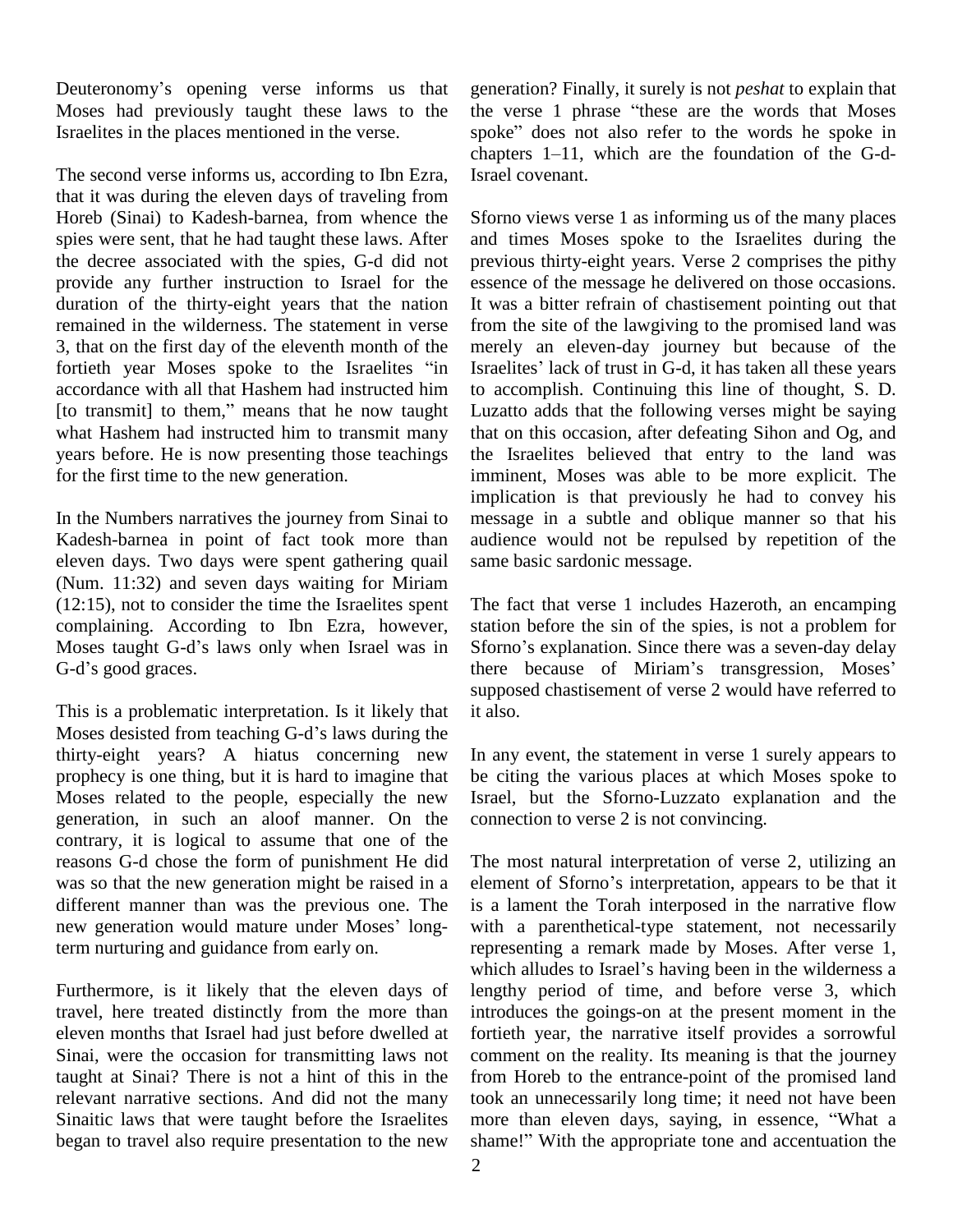irony gets across very well. The beginning of the Rabb irony gets across very well. The beginning of the Rabb<br>next verse, "And it was in the fortieth year," perso reinforces the point.

nation in the places mentioned in verse 1. But as many of the laws of Deuteronomy are not understood that he is now transmitting laws "in accordance with all that Hashem had instructed him for them"  $(v. 3)$ . This obviously includes laws that were never taught to the Israelites before. He may laws previously, while he may not have received those that were most fitting to transmit just before entry into Canaan.

Modern commentators have seen a conflation of two distinct introductions (possibly three) in these five verses. They base their views on linguistic length variations, such as the two different expressions for (the v<br>the number "eleven" in successive verses (אֲחֲד עָשֶׂר break variations, such as the two different expressions for (the the number "eleven" in successive verses ( אֲמָד עָשָׂר in verse 2, wordiness, שְׁשָׁר יִהַ $\dot{q}$  in verse 3), wordiness, redundancy and apparently differing implications Torah as each contributed unique details to a fuller perso understanding of the material; each constituted *kitbe* third-<br>*qodesh* (Holy Writ). G-d's transmission of a Sasse understanding of the material; each constituted *kitbe* prophetic message is not dictation; it allows the prophet a degree of literary license and style in 8,000t channeling the divine message into writing. with v<br>Accordingly, it also does not negate the prophet's covena Accordingly, it also does not negate the prophet's integrating discretely formulated material into a formulation, perhaps including "drafts."

Concerning this introductory passage, Ibn Ezra 2. Or Concerning this introductory passage, Ibn Ezra 2. Or<br>comments: "If you apprehend the esoteric Concerning this introductory passage, Ibn Ezra 2. On comments: "If you apprehend the esoteric elucidation (7i0) of the twelve [presumably an Many comments: "If you apprehend the esoteric<br>elucidation (70) of the twelve [presumably an<br>allusion to Deuteronomy's twelve closing verses elucidation (710) of the twelve [presumably an Many<br>allusion to Deuteronomy's twelve closing verses are a<br>pertaining to Moses' demise and its immediate appear allusion to Deuteronomy's twelve closing verses are at variance<br>pertaining to Moses' demise and its immediate appears to be a<br>aftermath including Joshua's succession] and of ... books of the [he here cites several phrasal snippets of traditional aftermath including Joshua's succession] and of ... book<br>[he here cites several phrasal snippets of traditional these<br>exegetical difficulty], you will discern the truth." on M Addressing serious readers, he thus signifies that he exegetical difficulty], you will discern the truth." on Meddressing serious readers, he thus signifies that he order.<br>deems this heading – doubtlessly at least partially similar deems this heading  $-$  doubtlessly at least partially similarities between it and the system initiated upor owing to its third-person setting  $-$  among the advice of Moses' father-in-law Jethro in Exodus 18. instances of posteriority in the Torah.

The intent of verses 3-5 may be that Moses is now highlights G-d's name was placed at the very opening of reviewing and elaborating all that he had taught the the book in Moses' first word. Moses' first person talk mentioned elsewhere in the Torah, it should be not have had the opportunity to transmit certain the 130 words follow a *petuha* break in the text (before some laws before the present time, particularly Rabbi Solomon D. Sassoon pointed out that the third person heading is comprised of seventy-nine words, Rabbi Solomon D. Sassoon pointed out that the third-<br>person heading is comprised of seventy-nine words,<br>making Moses' first word – the Tetragrammaton – the eightieth word. Thus, a covenantal symbol that also<br>highlights G-d's name was placed at the very opening of<br>the book in Moses' first word. Moses' first person talk making Moses<sup>7</sup> first word – the Tetragrammaton – the eightieth word. Thus, a covenantal symbol that also highlights G-d's name was placed at the very opening of continues through 4:40 and resumes after an interposition of 130 third-person words that begin with continues through 4:40 and resumes after an interposition of 130 third-person words that begin with 4:41 (אֶז יַבְדִּיל מֹשֶׁה). This is consistent with Rabbi Sassoon's explanation of the symbolism of the numbers eight and thirteen and their multiples, as well as with their extensive deployment in tandem, all compelling<br>signals of biblical prophetic writing. The last seven of<br>the 130 words follow a *petuha* break in the text (before signals of biblical prophetic writing. The last seven of signals of biblical prophetic writing. The last seven of<br>the 130 words follow a *petuha* break in the text (before<br>5:1), thus making the first word of Moses' next the 130 words follow a *petuha* break in the text (before 5:1), thus making the first word of Moses' next discourse ( $\psi$ שְׁמַע) the eighth word of its section. (See our study *On Number Symbolism in the Torah from the Work of Rabbi Solomon D. Sassoon*.)

that mark these verses.\* Both were included in the channeling the divine message into writing. with word eight  $(\mathcal{V}, \mathcal{V})$ . And from the first word after the integrating discretely formulated material into a Moses continues in first person, closing his prologue and introducing the Decalogue (ch. 5), followed by a Moses continues in first person, closing his prologue and introducing the Decalogue (ch. 5), followed by a lengthy expounding of the *misvot, huqim* and *mishpatim* (the various types of law) without an actual third-person break through 26:15. At that point he proclaims the covenant relationship between G-d and Israel. (The two-verse "interposition" of 10:6-7 that speaks of several of covenant relationship between G-d and Israel. (The two verse "interposition" of 10:6-7 that speaks of several of person, but it nevertheless is Moses speaking, using a third-person format.) Ronald Benun, applying Rabbi person, but it nevertheless is Moses speaking, using a third-person format.) Ronald Benun, applying Rabbi<br>Sassoon's methodology, has pointed out that the first third-person format.) Ronald Benun, applying Rabbi<br>Sassoon's methodology, has pointed out that the first<br>word of the covenant proclamation in 26:16 (הֵיּוֹם) is the Sassoon's methodology, has pointed out that the first word of the covenant proclamation in 26:16 ( $\overline{c}$  $\overline{c}$ ) is the 8,000th word of Moses' discourse, which began in 5:1 word of the covenant proclamation in  $26:16$  ( $\overline{5}$  $\overline{7}$ ) is the 8,000th word of Moses' discourse, which began in 5:1 with word eight (שְׁמַע). And from the first word after the covenant proclamation passage (שְׁצַוֹ of 27:1), through with word eight (שְׁמַּעַי). And from the first word after the covenant proclamation passage (אֲצָיָי of 27:1), through the last word of the blessings and curses (קָבָה of 28:68), which concludes that section, is 1,300 words.

## **2. On a Prominent Variation**

Many of Moses' descriptions of events in Deuteronomy are at variance  $-$  at least on the surface  $-$  with what appears to be a corresponding narrative account in other books of the Torah. We have discussed a number of these variations in previous studies. Here, we will focus books of the Torah. We have discussed a number of these variations in previous studies. Here, we will focus on Moses' account of implementing the new judicial order. We will first note the literary and conceptual advice of Moses<sup>í</sup> father-in-law Jethro in Exodus 18.similarities between it and the system initiated upon the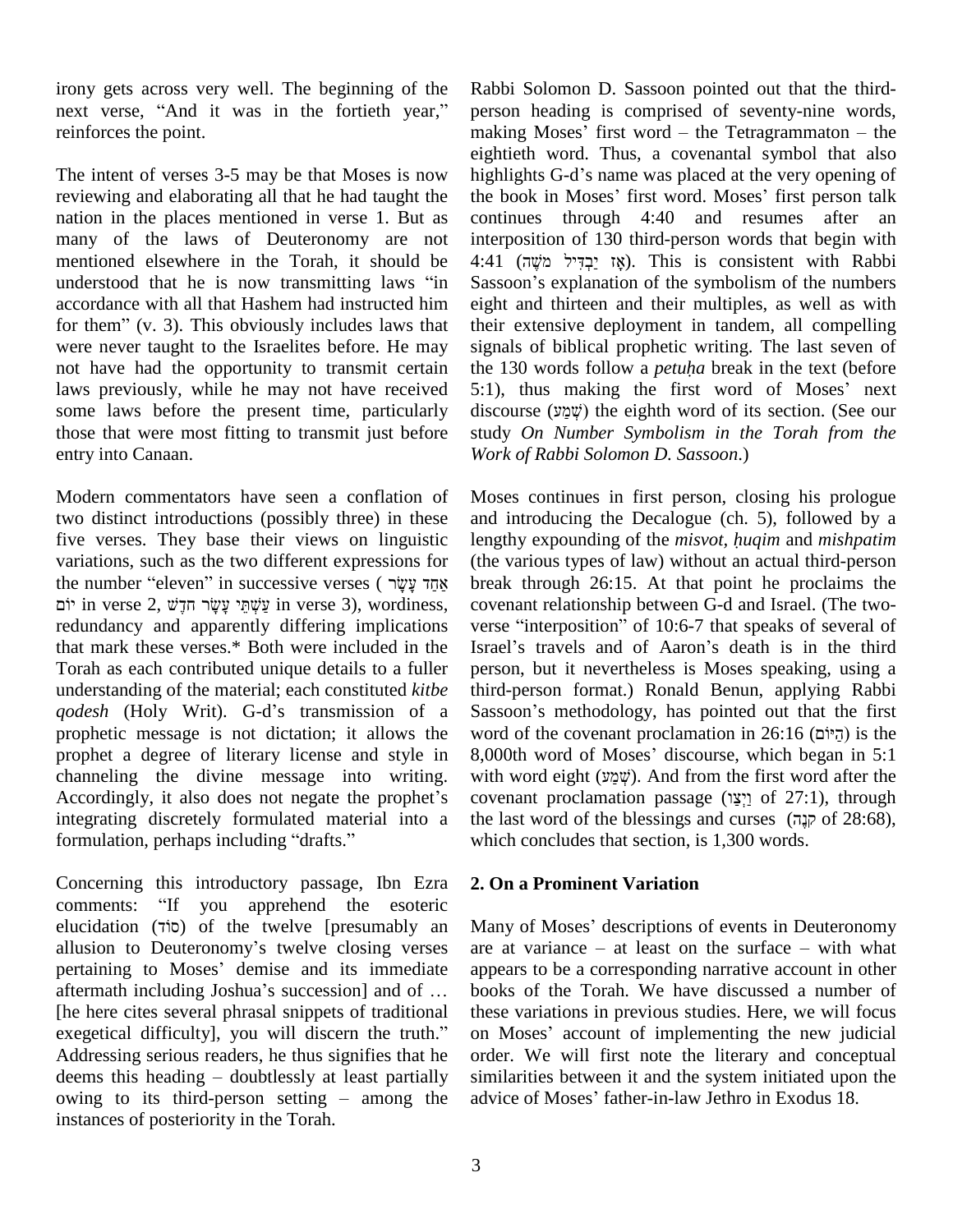In both passages it is recognized that responsibility for judging the Israelites was too great a burden for Moses to bear alone, as had been the case before the for judging the Israelites was too great a burden for<br>Moses to bear alone, as had been the case before the<br>change. In both accounts, "chiefs of thousands, chiefs of hundreds, chiefs of fifties and chiefs of change. In both accounts, "chiefs of thousands,<br>chiefs of hundreds, chiefs of fifties and chiefs of<br>tens" are appointed over the people; routine matters were to be adjudicated by these judges while the 3)<br>difficult questions were to be brought to Moses. The act<br>quotations of Moses' complaints in Deuteronomy difficult questions were to be brought to Moses. The difficult questions were to be brought to Moses. The<br>quotations of Moses' complaints in Deuteronomy<br>and Jethro's cautionary phrases in Exodus are Neve quotations of Moses' complaints in Deuteronomy<br>and Jethro's cautionary phrases in Exodus are Neve<br>strikingly similar. Moses' words: אוּכַל לְבַדִּי שָׂאֵת that. (Iethro's cautionary phrases in Exodus are Ne<br>haly similar. Moses' words: לֹא אוּכַל לְבַדִּי שְׂאֵת<br>tha ("I cannot by myself carry you" [Deut. 1:9]) kno strikingly similar. Moses' words: אוּכַל לְבַדִּי שְׂאֵת that l<br>אֶתְכֶם (''I cannot by myself carry you'' [Deut. 1:9]) know and "לְבַדִּי (''How can I carry you alone and אֵיכָה אֶשָּׂא אֶבָּה מֵאֵי ("How can I carry you alone" [1:12]), while Jethro states: [בְּדֶּךְ עֲשׂהוּ ק<br>מַנְשׂהוּ לְבַדֶּךְ ("you cannot do it alone" [Exod. 18:18]) and מַנָּשָׂאוּ אִחֲּךָ  $[1:12]$ ), while Jethro states: בְּבֻּךָּךְ אִימָּה אִתְּכָל ("you cannot do it alone" [Exod. 18:18]) and  $\gamma$ יִנְשְׂאוּ אִתְּךְ ("and they will bear with you" [18:22]).

complained to the people (or to a group among the people) and initiated the idea of a change while Jethro is not mentioned. The selection of judges was made according to tribes and chieftains and Jethro is not mentioned. The selection of judges was<br>made according to tribes and chieftains and Ab<br>apparently by the people. And Moses' criteria for adv judges were based on intellectual ability: they were imple apparently by the people. And Moses' criteria for advic<br>judges were based on intellectual ability: they were imple<br>to be "wise, understanding and knowledgeable well judges were based on intellectual ability: they were<br>to be "wise, understanding and knowledgeable we<br>men" (Deut. 1:13). In Exodus, Moses did not of complain but only explained what he did; Jethro initiated the idea of change and prescribed all complain but only explained what he did; Jethro sh<br>initiated the idea of change and prescribed all M<br>details. Jethro's criteria for judges were all ac initiated the idea of change and prescribed all M<br>details. Jethro's criteria for judges were all a<br>character-related: they were to be "men of valor, of details. Jethro's criteria for judges were all accor<br>character-related: they were to be "men of valor, of v<br>G-d fearing, men of truth, who hate unjust gain" listen (Exod. 18:21). The selection of judges was (Exoconducted by Moses and on a national basis. Moses his father-in-law<sup>3</sup>s voice and did all he and of conducted by Moses and on a national basis. Moses "listened to his father-in-law's voice and did all he said" (Exod. 18:24).

Jethroí<sup>s</sup> suggestions may have occurred before the *Yitro Part I*). In Deuteronomy, Moses described his the n Torah passages in Exodus (see our study *Parashat* The E<br>*Yitro Part I*). In Deuteronomy, Moses described his the ne<br>complaint as having been "at that time," apparently incorp following the lawgiving which was referred to in the several previous verses. On this matter, however, speaking of an event thirty-nine years the past, one does not necessarily have to be strictly that chronological; "at that time" may be speaking of Mos past, one does not necessarily have to be strictly that general time frame and may be construed as preceding the lawgiving.

The Ramban suggests three possible explanations as to why Moses omitted mention of Jethro in Deuteronomy:

1) In his modesty he did notwant to boast about his father-in-law

2) He did not want to remind the new generation of his wife, who had been a source of criticism, or

3) Since he received confirmation from the Deity, he acted on that basis.

אֶתְכָם ("I cannot by myself carry you" [Deut. 1:9]) know of Jethro's advice (those who had been under and "אֲלְבָּף ("How can I carry you alone" twenty years of age at the time of the spies sysically states: [1:12]), whi However, in the Deuteronomy account, Moses neither does Moses mention G-d's confirmation of Nevertheless, how could Moses take credit for an idea<br>that Jethro gave him? Would not some in his audience<br>know of Jethro's advice (those who had been under that Jethro gave him? Would not some in his audience<br>know of Jethro's advice (those who had been under<br>twenty years of age at the time of the spies' know of Jethro's advice (those who had been under credibility, possibly creating a major problem? What about the indications that Jethro or his son remained credibility, possibly creating a major problem? What<br>about the indications that Jethro or his son remained<br>with Israel? Regarding the Ramban's third explanation, about the indications that Jethro or his son remained<br>with Israel? Regarding the Ramban's third explanation,<br>neither does Moses mention G-d's confirmation of with Israel? Regarding the Ramban's third explanation, neither does Moses mention G-d's confirmation of Jethro's proposal (a matter not explicit in the text). Is not accuracy in detail a cherished value?

lawgiving, in accordance with the sequence of earlier or later concerning the order of Torah passages"). Torah passages in Exodus (see our study *Parashat* Abarbanel, who interpreted the passage of Jethro's advice as having preceded the lawgiving, assumes that implementation of his plan came after his departure as well as after the lawgiving. The selection of many officials for many positions cannot be accomplished in a short time. When it came to implementation of the plan, Moses did so according to his personal judgment, not short time. When it came to implementation of the plan,<br>Moses did so according to his personal judgment, not<br>according to Jethro's counsel, thus explaining a number Moses did so according to his personal judgment, not<br>according to Jethro's counsel, thus explaining a number<br>of variations. The Exodus statement that "Moses according to Jethro's counsel, thus explaining a number<br>of variations. The Exodus statement that "Moses<br>listened to his father-in-law's voice and did all he said" (Exod. 18:24), according to Abarbanel, means that while his father-in-law was present Moses showed him respect and did not disagree with him despite having his own plans. The verses of the Exodus passage stating that Moses established the judicial system refer to a time plans. The verses of the Exodus passage stating that<br>Moses established the judicial system refer to a time<br>אֲין מֻקְּדָּם וּמְאֻחָּר בַּתּוֹרָה ('There is no Moses established the judicial system refer to a time<br>after the lawgiving – אֵין מֻקִדָּם וּמְאֵחָר בַּחוֹרָה, ("There is no<br>earlier or later concerning the order of Torah passages"). after the lawgiving – אֲיֹן מֻקְדָּם וּמְאֻחָָר בַּתּוֹרָה, ("There is no<br>earlier or later concerning the order of Torah passages").<br>The Exodus verses describing Moses' implementation of the new system, although referring to a later time, were incorporated in that passage to complete the subject.

> However, why would the Torah relate Jethro's advice at the great length that it did if it was not the prescription that was followed? Moreover, the clause that states Moses listened to Jethro is immediately followed (in the same verse) by the statement that "and he did all that he Moses listened to Jethro is immediately followed (in the [Jethro] had said" (Exod. 18:24). The criterion of same verse) by the statement that "and he did all that he [Jethro] had said" (Exod. 18:24). The criterion of Moses' selections in Exodus – "אַנָשׁי היל") ("men of valori")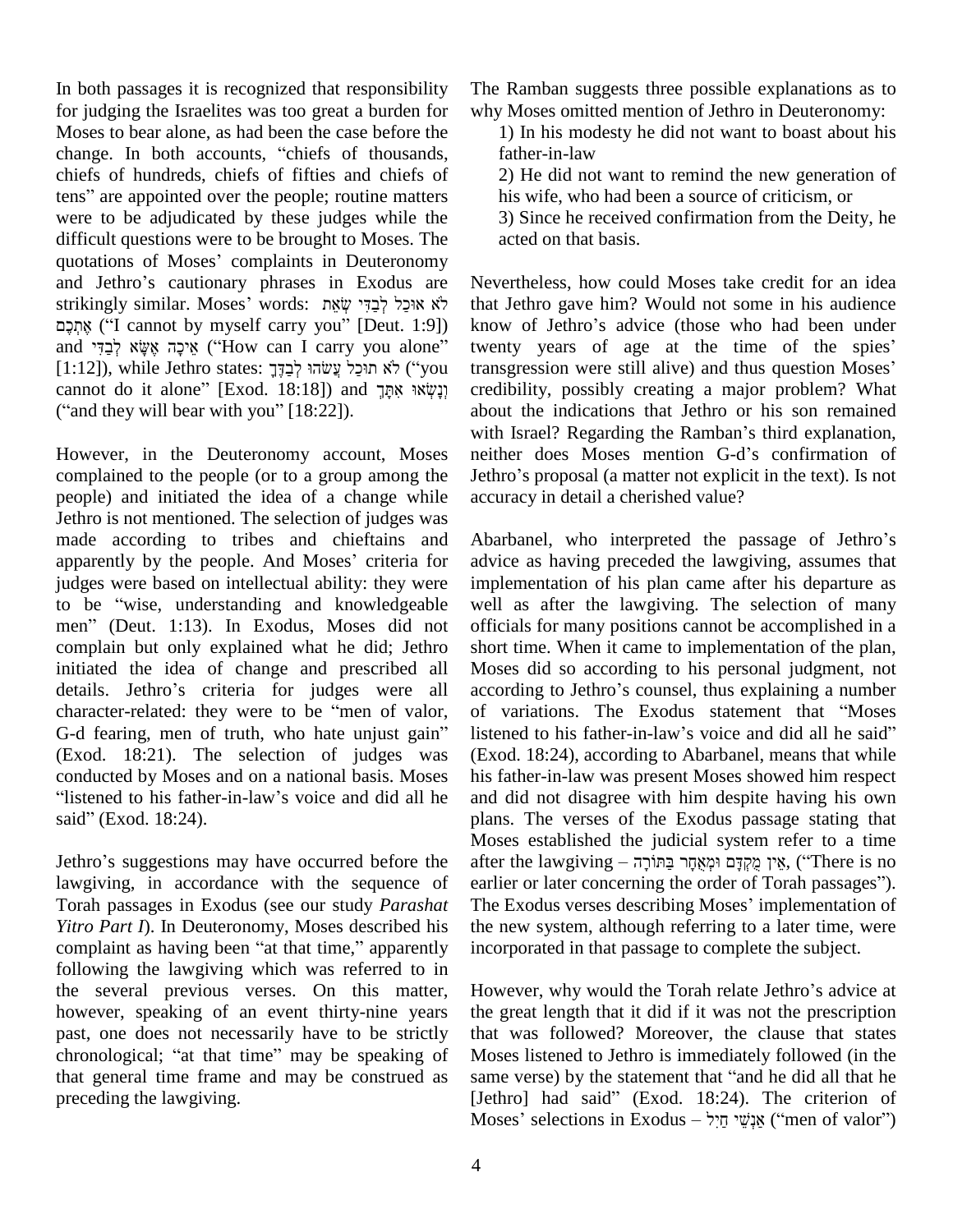was in accordance with Jethro's advice, a quality In Nu – was in accordance with Jethro's advice, a quality<br>not mentioned in Moses' Deuteronomy statement.

Another approach to this problem is to assume that<br>
Moses had already complained to Israel before for explicit Jethro had arrived and had received the public's to t Moses had already complained to Israel before approval to establish a new system, but had not as yet implemented it. When Jethro proffered his advice it was a private matter between him and Moses; out of respect for his father-in-law and personal modesty, Moses did not inform him that he had already planned some similar changes. In implementation, he incorporated some elements of had already planned some similar changes. In honor<br>implementation, he incorporated some elements of the p<br>Jethro's counsel. However, the problem remains that in Exodus it states that Moses implemented all Jethro's counsel. However, the problem remains<br>that in Exodus it states that Moses implemented all<br>of Jethro's advice. We will return to this point later in the study.

Regarding the variations in qualifications for the judges, the differences may be more apparent than Moses Regarding the variations in qualifications for the achique achique state in the differences may be more apparent than Moses.<br>The Jethro's and Moses' formulations his comprise invaluable criteria for judicial positions and both are needed. It is likely that this is a matter merely concerning which criteria were explicitly mentioned and which were implicitly understood. Men whom Moses would consider wise and discerning would necessarily be G-d-fearing and following the account of the selection of judges, Moses instructs the inductees of the importance of those characteristics that reflect the criteria Jethro had specified (Deut. 1:16-17).

In Numbers 11, shortly after Israel departed from Sinai (almost one year after the lawgiving), Moses protested to G-d that he could not carry the burden convir Sinai (almost one year after the lawgiving), Moses contend to G-d that he could not carry the burden conv of the nation alone. His words there, אוּכַל אָנִכִי ested to G-d that he could not carry the burden<br>he nation alone. His words there, אוּכַל אָנִכִּי אֶנָק אֹי<br>קֹבַדִּי לְשֵׂאת אֶת כָּל הָעָם (I cannot by myself bear G-d'  $\tilde{\text{C}}$ f the nation alone. His words there, אוּכַל אָנִכִי "אוּכַל אָנִכָּי"<br>לְבַדִּי לָשֵׂאת אֶת כָּל הָעָם הַזֶּה ('I cannot by myself bear  $\,$  G-d re this whole people'' [Num. 11:14]) are strikingly  $\,$  a sign similar to his statements in our Deuteronomy this whole people" [Num. 11:14]) are strikingly<br>similar to his statements in our Deuteronomy<br>passage, אוּכַל לְבַדִּי שָׂאת אָתְכָם ("I cannot by myself similar to his statements in our Deuteronomy worth<br>passage, פְּרֵל אֲזִכָּל לְבַדִּי שְׂאֵת אֶתְכָם (''I cannot by myself where<br>bear you'' [Deut. 1:9]) and אֲיכָה אֶשָּׂא לְבַדִּי ('How can upon passage, אוּכַל לְבַדִּי שְׂאֵת אֶתְכֶם ("I cannot by myself – whe bear you" [Deut. 1:9]) and לֹאָאוּל אֲרָבָ<br>אֵיכָה אֶשֶׂא לְבַדִּי and אֲרָבָה הּוֹי ("How can – upor) אֵיכָה אֶשֶׂא לְבַדִּי alone" [1:12]). G-d's words i bear you" [Deut. 1:9]) and אֵיכָה אֶשֶׂא לְבַדִּי ("How can<br>I bear you alone" [1:12]). G-d's words in Numbers ex<br>upon Moses' selection of the seventy elders, עֲשָׂאוֹ Fear you alone" [1:12]). G-d's words in Numbers<br>
upon Moses' selection of the seventy elders, אֲכָּק ְיֹא wi<br>אֶתְּךָ בְּמֵשָׂא הָעָם וְלֹא תִשְׂא אֲתָּה לְבַדֶּךָ ("And they shall (N אִתְּךָ בְּמַשָּׂא הָעָם וְלֹא תִשָּׂא אַתָּה לְבַדֶּךְ ("And they shall (Num.<br>bear with you in the burden of the people and you inspira<br>shall not bear by yourself" [Num. 11:17]), sound respor bear with you in the burden of the people and you in shall not bear by yourself" [Num. 11:17]), sound relike Jethro's words in Exodus and are also a fit shall not bear by yourself" [Num. 11:17]), soulike Jethro's words in Exodus and are also a response to Moses' Deuteronomy complaint.

In Numbers, however, Moses was seeking help in a sphere other than that concerning provision of legal justice services. He was confronting the people's shortcomings in the realm of their passions and desires for earthly pleasures that conflicted with their obedience to the will of G-d. These were matters that became manifest at Kibroth-hattaavah following the Taberah narrative. Moses sensed he required help of a very different nature than that proposed by Jethro; it was necessary to help the people maintain proper discipline and raise their aspirations. The leadership structure of honest and capable judges was unable to contend with the problems.

men of truth. In Deuteronomy, immediately consciousness of G-d's will, to live in a sanctified Jethroí<sup>s</sup> suggestions recognize that conflicts can be resolved and a society may be successful with a well administered, justice-dispensing system staffed by honest, G-d- fearing, capable men. Indeed, it is a great Moses<sup>í</sup> complaint in Numbers, however, was based on achievement for a nation to have such a system in place. his realization that to more fully address the lofty potential and national aspirations of Israel it was inadequate to merely teach the law and solve problems that arise, even if done in a most efficient and civilized Torahí<sup>s</sup> fuller agenda is for people to be inspired to manner that provides a high degree of social justice. The conduct their lives in accordance with a deep Torah's fuller agenda is for people to be inspired to manner deserving of having His presence dwell within their midst. For the nation to eventually reach this higher goal, Moses felt that additional inspired spiritual leaders were required. As things then stood, working virtually alone in this most important sphere, he feared disaster was in store for the people and for him. In the Numbers context, it was in this leadership area that he was convinced he required help.

bear with you in the burden of the people and you inspirational; they could relate to Moses' higher-level G-d responded to Moses' complaint of Numbers 11 with a significant innovation. He had Moses select seventy worthy elders and bring them to the Tent of Meeting where He had an emanation from the spirit that was upon Moses settle upon them. As a result, they experienced a flash of prophecy. This spirit is associated with the facility for an appreciation of the spiritual world<br>(Num. 11:25). These new leaders were not judicial but<br>inspirational; they could relate to Moses' higher-level (Num. 11:25). These new leaders were not judicial but responsibilities.

> Interestingly, in Numbers 10:29, several verses before the Taberah-Kibroth-hattaavah episodes that prompted